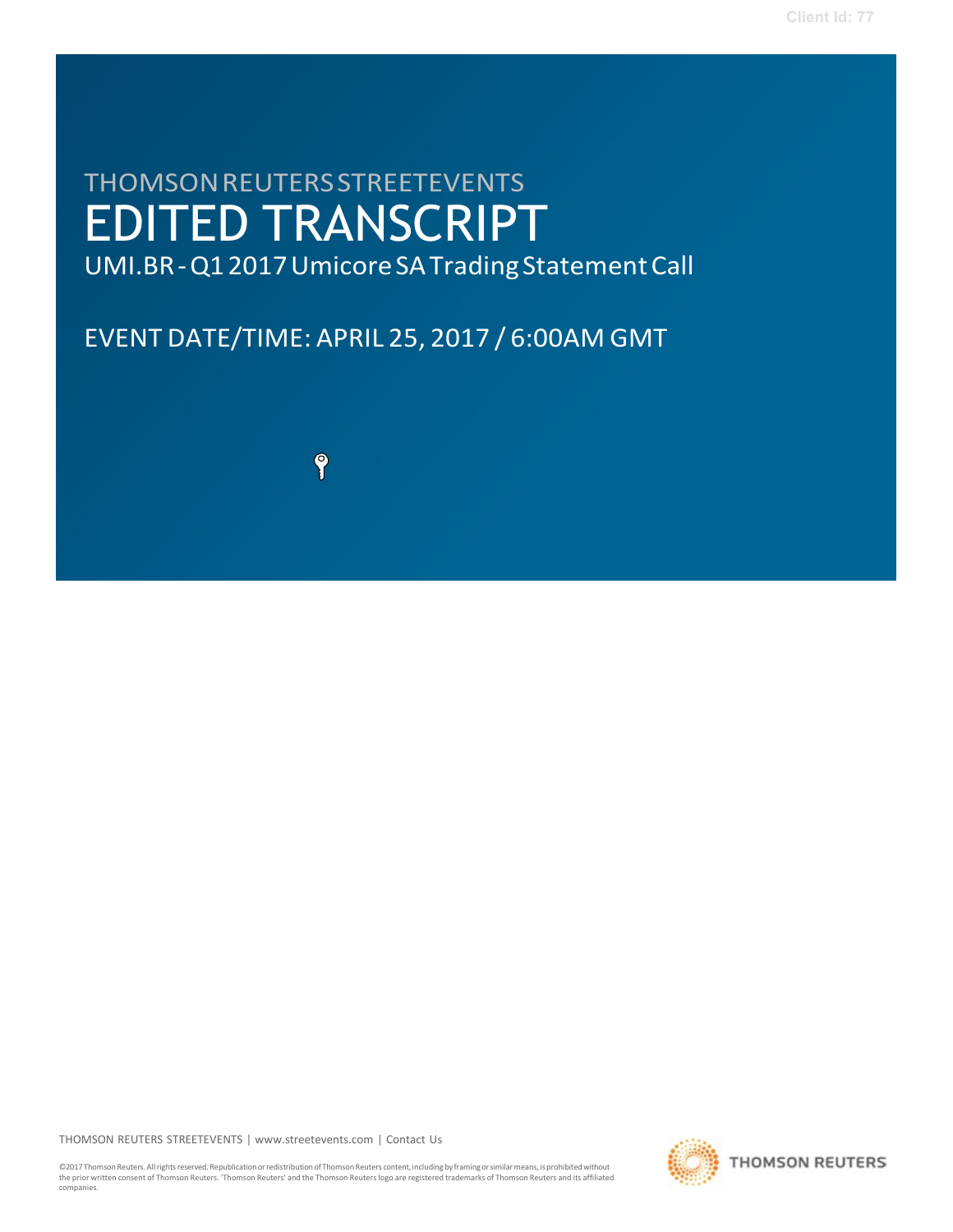## **C O R P O R A TE P A R TICI P A N TS**

**Filip [Platteeuw](#page-2-0)** *Umicore S.A. - CFO* **Marc [Grynberg](#page-1-0)** *Umicore S.A. - CEO and Executive Director*

## **C O N FE R E N CE C A LL P A R TICI P A N TS**

**Alex J. [Stewart](#page-4-0)** *Barclays PLC, Research Division - Chemicals Analyst* **[Chetan](#page-9-0) Udeshi** *JP Morgan Chase & Co, Research Division - Research Analyst* **[Geoffrey](#page-8-0) Robert Haire** *UBS Investment Bank, Research Division - MD and Equity Research Analyst* **Jeremy [Redenius](#page-5-0)** *Sanford C. Bernstein & Co., LLC., Research Division - Senior Analyst* **Mutlu [Gundogan](#page-6-0)** *ABN AMRO Bank N.V., Research Division - Analyst* **[Nathalie Debruyne](#page-7-0) [Sebastian](#page-10-0) Christian August Bray** *Berenberg, Research Division - Analyst* **[Stephanie](#page-10-1) Bothwell** *BofA Merrill Lynch, Research Division - VP* **Tony [Jones](#page-4-1)** *Redburn (Europe) Limited, Research Division - Partner of Chemicals Research*

## **P R ESE N T A TI O N**

#### **Operator**

Good day, and welcome to the Umicore Q1 2017 Conference Call. Today's conference is being recorded.

<span id="page-1-0"></span>At this time, I'd like to turn the conference over to Mr. Grynberg. Please go ahead, sir.

#### **Marc Grynberg** *- Umicore S.A. - CEO and Executive Director*

Thank you, and good morning, everyone. Welcome to the call. I will run you through the highlights of Umicore's strong first quarter performance. I will elaborate on the earnings guidance for the full year. And then I will hand it over to Filip, who will go into more detail about the business development in each segment. I will then wrap up and hand the call over to you for questions.

As you will have seen from the publication early this morning, business has been very strong for Umicore in the first quarter of this year, and revenues were up by 13% compared to the first quarter of last year. All business groups have contributed to the growth with the most pronounced uplift coming in Energy & Surface Technologies. There, the revenues increase of 29% reflected a significant increase in sales of NMC cathode materials and also a good demand level in the cobalt- and nickel-related activities where we also benefited from positive pricing development.

In Catalysis, revenues were up by 9%, with good growth in both the light- and heavy-duty segments, and Umicore's revenue growth once again outperformed that of global vehicle production.

In Recycling, revenues were up by 4%, with growth in all activities. Production in Hoboken ramped up gradually in the first quarter, following the maintenance shutdown at the end of last year.

As far as investments are concerned, all of our growth investment programs are on track, and as part of the expansion program in Korea and China for cathode material production, a certain number of new production lines are scheduled to come on stream in the second half of this year while a major part of the new capacity will be commissioned next year.

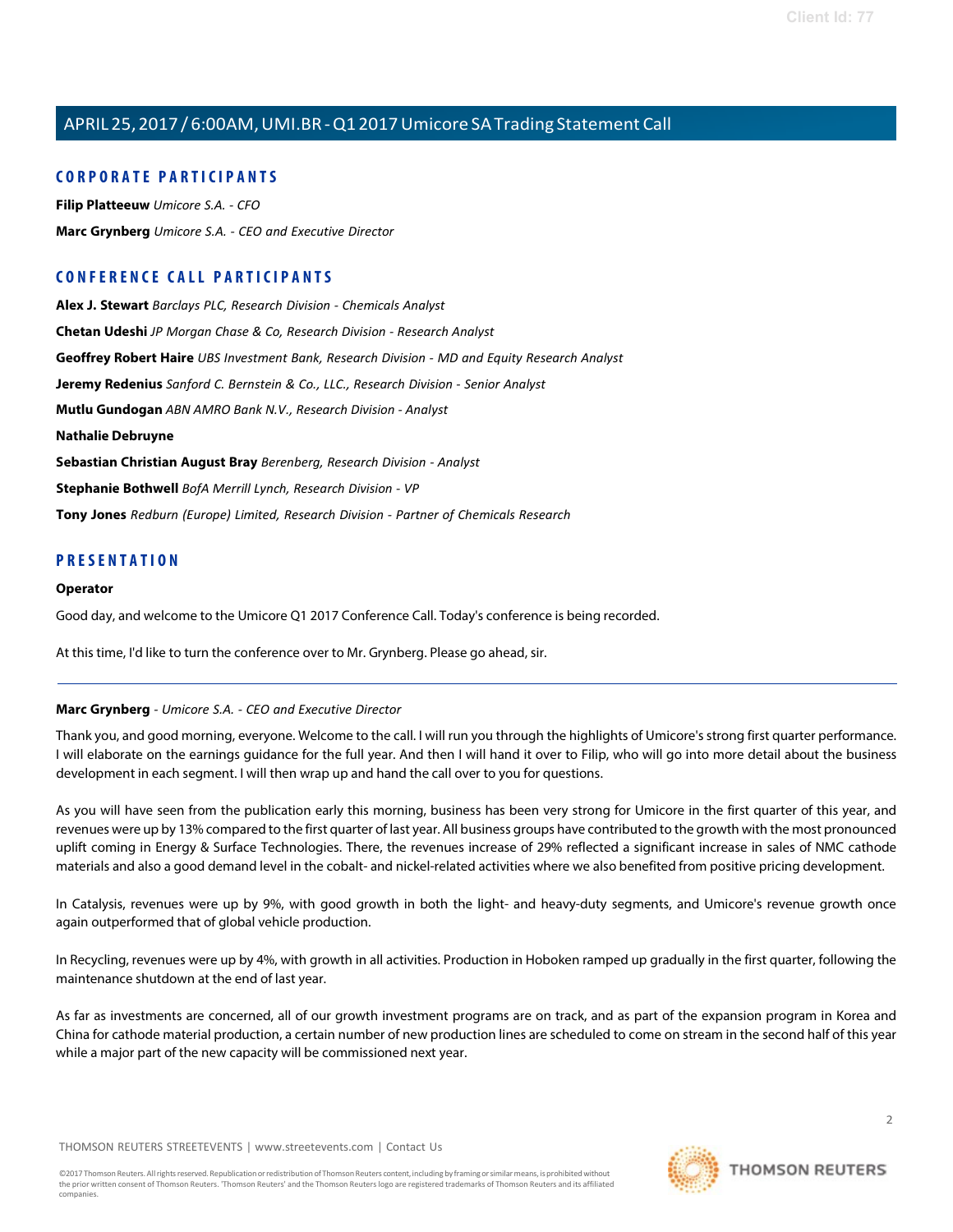In terms of other highlights, I'm pleased to say that a resolution has been reached in the cathode materials patent dispute with BASF and ANL in the U.S. This resolution is in the best interest of the customers. And while I cannot comment on the details of the resolution, suffice to say that the full year earnings guidance that I will discuss in a moment includes the financial aspects of the agreement.

We were also pleased to secure in the past few days additional debt funding to the tune of EUR 330 million via a European private placement. This enables us to optimize our debt structure at fixed rates and with extended maturities, and the proceeds will help support our growth initiatives going forward.

Looking forward to the full year 2017, I expect Umicore's full year recurring EBIT to be in a range between EUR 370 million and EUR 400 million assuming current market conditions continue to prevail. If we exclude the discontinued operations, which allows us to provide the most meaningful year-on-year comparison, this would represent a range of EUR 355 million to EUR 385 million or an increase of 11% to 20% compare to 2016.

<span id="page-2-0"></span>With this, I would like to hand over to Filip, who will cover the main business development.

### **Filip Platteeuw** *- Umicore S.A. - CFO*

Thank you, Marc, and good morning, everyone. Starting with Catalysis, thissegment continued to perform very well, especially compared to a very strong first quarter of last year, generating 9% more revenues year-on-year, primarily driven by Automotive Catalysts. Revenues for Automotive Catalysts were higher year-on-year both for light-duty vehicles and for heavy-duty diesel applications.

In the light-duty segment, Umicore's revenues again grew faster than global car production, which increased by slightly more than 4%. Overall, the mix was somewhat less supportive with production of gasoline cars outgrowing diesel vehicles in the European market.

The substitution of diesel is mainly a factor in cars with smaller engines where stricter emission norms make the aftertreatment system disproportionately expensive. If car manufacturers are to meet the EU's challenging fleet CO2 emission targets though, there is little scope for gasoline to substitute diesel in the larger-engined vehicle categories. Electrification will increasingly become part of this new equation and is a trend from which Umicore stands to benefit.

In terms of regional mix, ourstrongest performance once again came in China where Umicore outperformed the markets both in terms of volumes and revenues.

We are ramping up the production at the newly-commissioned plant in Thailand, and you'll also recall that we recently completed the acquisition of the remaining 50% in our South Korean joint venture, Ordeg, and the benefits of this will accrue from the beginning of the second quarter with the positive impact on earnings already factored in to our full year guidance. For the other business unit in the segment, Precious Metals Chemistry, revenues were also well up, reflecting higher volumes across product groups.

Switching now to Energy & Surface Technologies where, as Marc already mentioned, we recorded very strong revenue growth of 29%. This was mainly due to the spectacular uplift in demand for NMC cathode materials for transportation applications. It is also worth noting that our high-energy LCO cathode materials for batteries used in high-end portable electronics are also selling very well.

In terms of the investment program in Rechargeable Battery Materials, the expansion plan to triple capacity in China and Korea is on track. New capacity will gradually come on stream starting in the second half of this year, with the bulk coming online in the course of 2018.

Looking at the other business units. There was a strong uplift in revenuesfor Cobalt & Specialty Materials. This was due to a combination ofstrong product demand for cobalt and nickel chemicals and also a positive pricing environment.

Revenues in Electroplating and Thin Film Products were higher, while in Electro-Optic Materials, revenues were somewhat lower due to the lower germanium price.

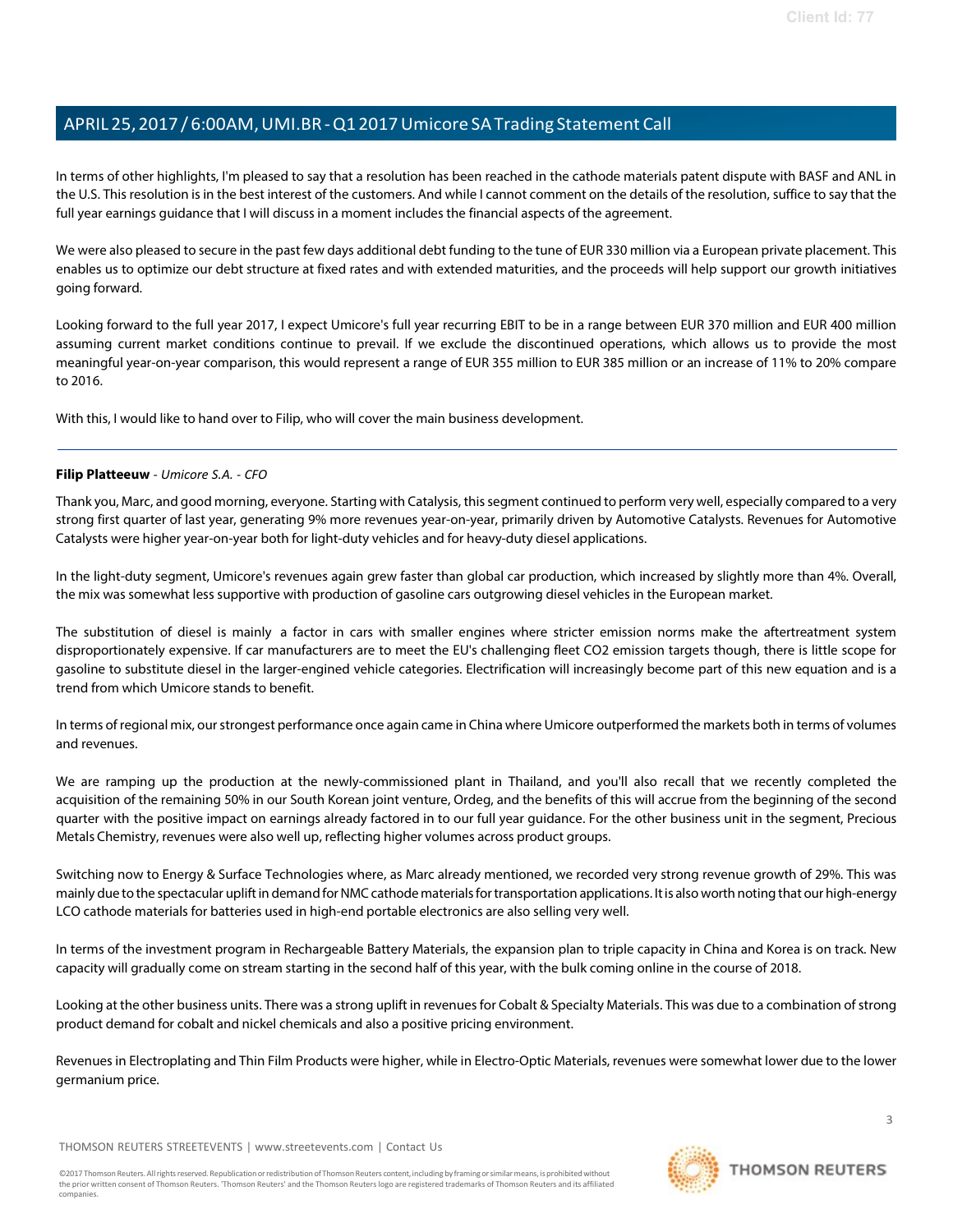In Recycling, revenues were 4% higher.

In Precious Metals Refining, revenues were slightly higher. Processed volumes were comparable with the first quarter of 2016. As you recall, we completed a significant maintenance shutdown at the Hoboken smelter in December of last year, and operations started up gradually at the beginning of this year. The ramp-up of the additional capacity is gathering pace and will lead to higher processed volumes in 2017 compared to last year.

The metal price environment was somewhat more supportive for precious and specialty metals. It's worth noting, however, that while prices for several specialty metals have improved somewhat, overall demand for these metals remains subdued.

There were no significant changes to the supply mix. Availability of the more complex residues from the nonferrous refining and mining industries was stable, while the market for end-of-life materials continues to be highly competitive. It is worth pointing out that the impact of the recent floods in Peru on the South American nonferrous metals industry is still difficult to gauge, possibly resulting in some temporary disruptions to supplies out of the region.

Given the uplift in some precious and base metals prices in the first quarter, we have taken the opportunity to lock in prices for some additional portion of our future price exposure, increasing our cash flow visibility. This hedging covers certain precious metals as well as certain base metals and relates mainly to 2018 and some initial coverage for the 2019 exposure. Revenuesfor the other business unitsin the segment were higher with market conditions improving across the board.

In the discontinued activities, Building Products recorded stable revenues in the quarter, and sales volumes increased somewhat with the French construction market showing some signs of recovery.

And before I hand over to Marc for the wrap-up, perhaps a quick word on our recent debt offering. So we successfully completed a private debt placement in the form of a Schuldschein loan. The offering was significantly oversubscribed and enabled us to raise EUR 330 million from a broad European investor base. It comprises a mix of 6, 7 and 10-year maturities and extends our group debt maturity profile at very attractive fixed rate conditions.

And with that, I will now hand it over back to Marc for the wrap-up.

#### **Marc Grynberg** *- Umicore S.A. - CEO and Executive Director*

Thank you, Filip. Let me briefly recap the key messages of today before we open the floor to your questions.

Umicore has recorded a strong start to the year, with the revenues in the first quarter up by 13% year-on-year. The most significant uplift has come from those activities linked to clean mobility and, particularly, Rechargeable Battery Materials. Ourstrategic growth initiatives are all on track with the expansion in Rechargeable Battery Materials scheduled to come on stream as from the second half of this year and production throughput in Hoboken set to increase through the year.

In terms of outlook for the full year and, of course, assuming that current conditions continue to prevail, we anticipate that Umicore's full year recurring EBIT will be in the range of EUR 370 million to EUR 400 million, including discontinued operations. For the continued operations alone, this would represent a range going from EUR 355 million to EUR 385 million or an increase of 11% to 20% compare to 2016.

And with this, I would now like to hand over the call to your questions.

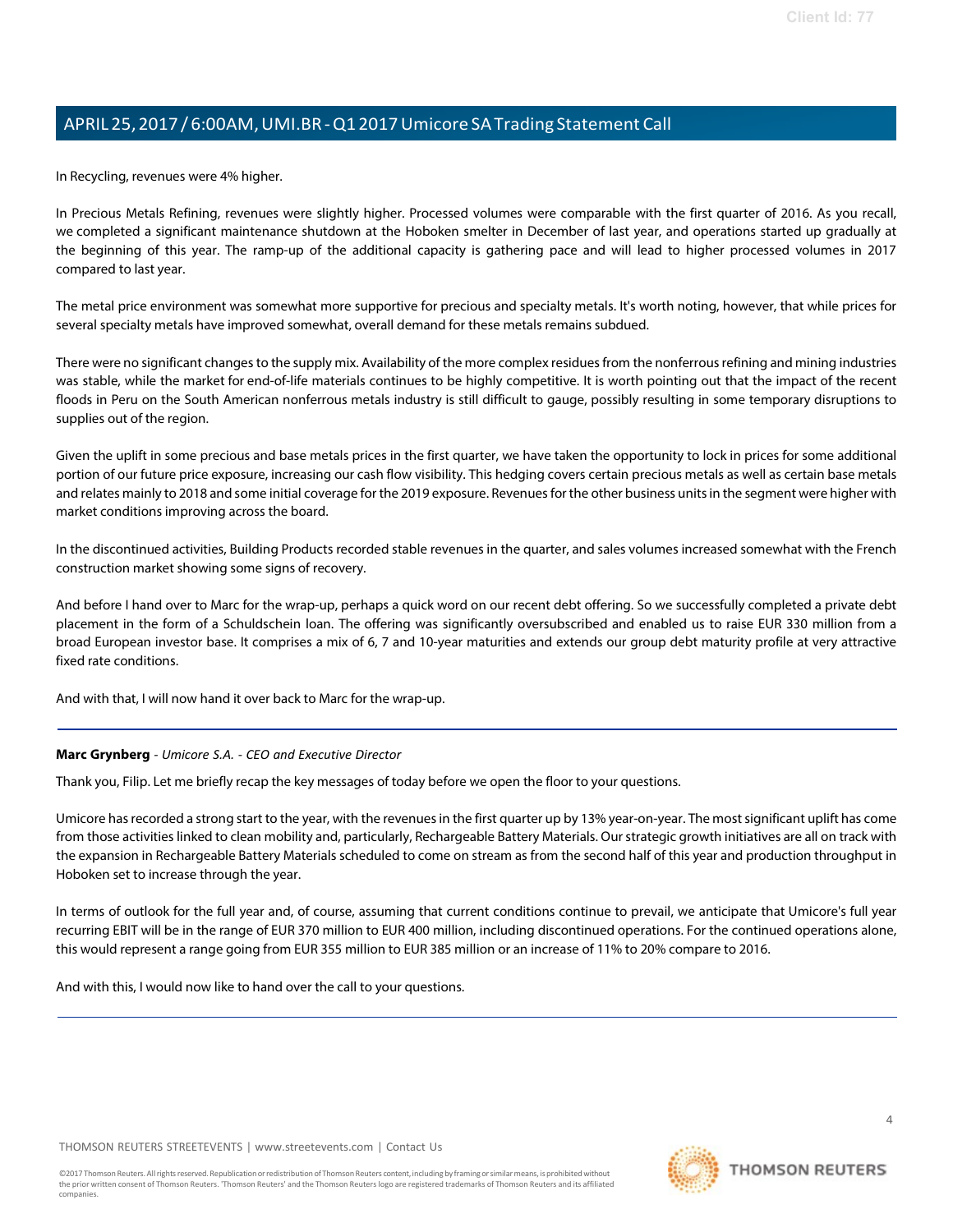## **Q U ESTI O N S A N D A N S WE R S**

#### **Operator**

(Operator Instructions) And we'll take our first question from Tony Jones in Redburn.

#### <span id="page-4-1"></span>**Tony Jones** *- Redburn (Europe) Limited, Research Division - Partner of Chemicals Research*

I've got 3 questions. The first one is on metal price hedging. You made reference to it in the presentation, but could you give us any details on which metals the timing and maybe the proportion of your flow sheet that's now hedged. Then I had a question on the recent acquisition, of your JV in Korea in Catalysis. I think the release you published wasin March, and you said it immediately takes effect at that point. But I thought the EBIT contribution for the year would be about EUR 5 million. Could you just let me know whether that's in the right range and whether that's also reflected in your new guidance? And then finally, on Battery Materials, could you just maybe talk about whether you think you're the only premium company with spare capacity to supply when you start up your new assets in the second half of the year?

#### **Marc Grynberg** *- Umicore S.A. - CEO and Executive Director*

Okay, so Tony, good morning. So on metal prices and the hedging, as mentioned, it's precious metals and it's some base metals. Precious metals, like we said last time, includes some PGM metals. The base metals are mainly related to the base metals we find in the Recycling operations. In terms of the timing, as we mentioned, it's really the first portion of 2019. So that's a relatively small portion of our exposure. And we added for 2018, and as you know, we already had some hedging in place for 2017. We don't specify or quantify the hedging proportion, but I would say we have a significant portion for 2017, a bit less for '18, and for '19 a first layer hedged today, which means that for this year and for the next years we still have, obviously, also a significant proportion still open in terms of price exposure. Ordeg, what it means in terms of contribution, without quantifying, is that for the first quarter, we will still have Ordeg in the books as an equity accounted associate, and you will find that back, if you look at the Catalysis disclosure numbers in the segment in the previous years. While for the remaining 9 months or as of the second quarter, the Ordeg participation will be fully consolidated.

#### **Filip Platteeuw** *- Umicore S.A. - CFO*

Tony, good morning. I will take the third question regarding the capacity in Rechargeable Battery Materials, and I would like to clarify first that we're not going to have any spare capacity at any point in time soon. Because all the additional capacity that we willstart up in the coming months and in the coming years will be necessary to cater for existing orders. And so there will not be a spare capacity. This being said, we're not the only company adding capacity to serve this growing market. Based on what we can observe, because not all information is, of course, public, we believe that we are adding more capacity than other players in that industry, and we're adding it somewhat faster, which indeed, equates to the fact that we're growing faster than the market.

#### <span id="page-4-0"></span>**Operator**

Our next question is from Alex Stewart from Barclays.

#### **Alex J. Stewart** *- Barclays PLC, Research Division - Chemicals Analyst*

The revenue growth in Energy & Surface Technologies has been very impressive. You talked towards the end of last year about being pretty much sold out of your existing capacity. I know there was some debottlenecking in China. Could you explain how you managed to deliver that revenue growth given the tightness in your current asset base? That would be great.

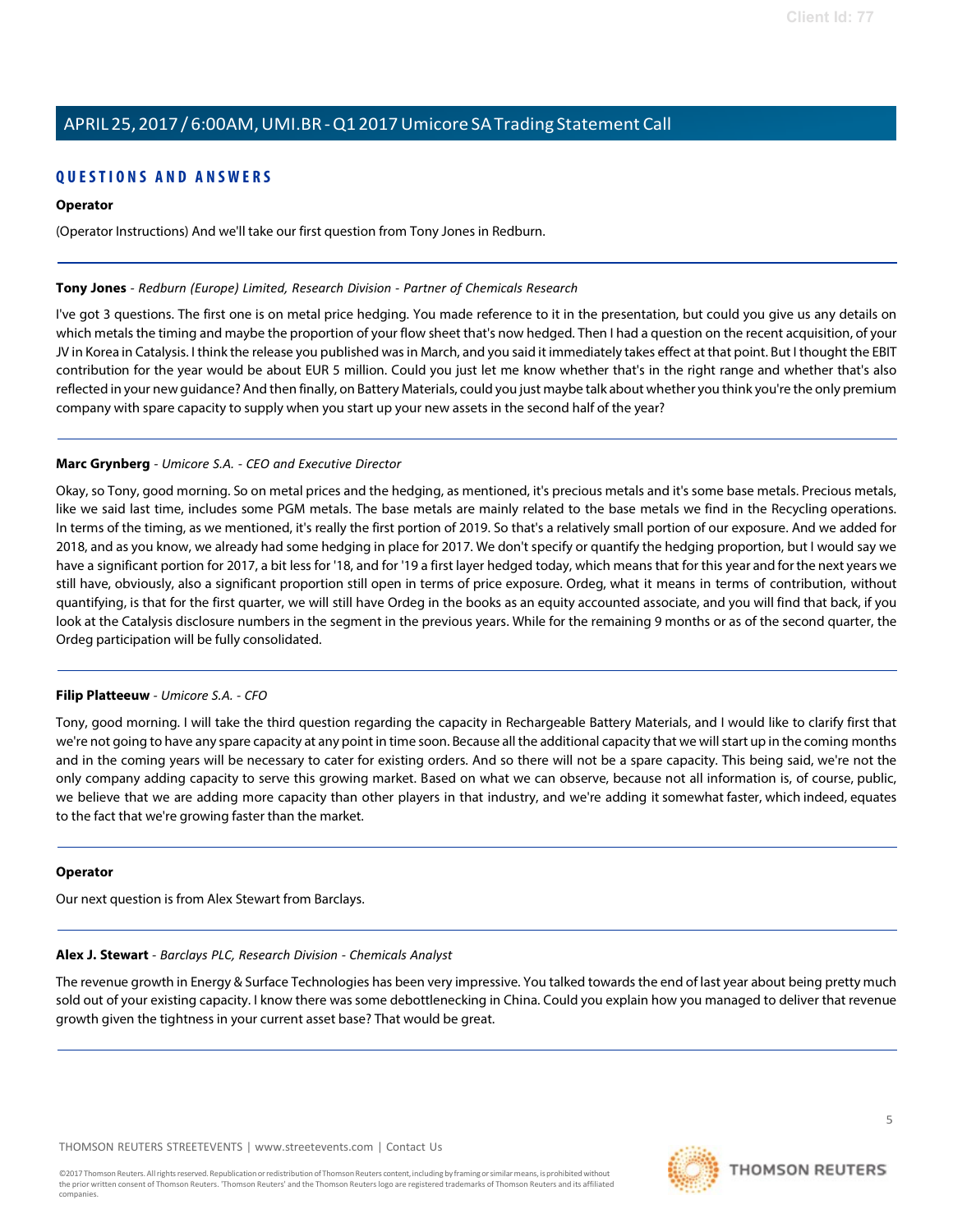#### **Filip Platteeuw** *- Umicore S.A. - CFO*

Well, it's a revenue growth that is partly linked to Rechargeable Battery Materials and partly to the other activities that we have in the Energy & Surface Technologies segment. In Rechargeable Battery Materials, it is clearly the gradual addition of capacity which is playing out today. And actually, if you compare to the first quarter of last year, it is, of course, more spectacular than if you compare on a sequential basis to the last quarter of 2016. So that's something that you have to bear in mind in your models. So it is relatively substantial compared to the first quarter of last year. But, of course, it is only gradual and incremental compared to the more recent months, indeed. And this being said, there is also significant growth in the other activities of the segment, in the electroplating activity in Cobalt & Specialty Materials, where we have seen very high levels of demand in practically all applicationsfor cobalt-based and nickel-based chemicals and for compounds, including in the distribution segment. And because of the high-demand levels, we're also benefiting there from very favorable price evolutions.

#### **Alex J. Stewart** *- Barclays PLC, Research Division - Chemicals Analyst*

That's great. So could you give us some indication maybe just the percentage split how much is the 29% growth in the first quarter with volumes compared to prices for the division? I don't expect you to give me an exact number, of course, but was that primarily volume, was it primarily pricing or a combination of the 2?

#### **Marc Grynberg** *- Umicore S.A. - CEO and Executive Director*

I can say that the vast majority is a volume uplift. As we indicated also in the press release, this is the major driver in the growth of the segment. I'm not saying that the price developments are negligible, but by far, the major driver is volume.

#### <span id="page-5-0"></span>**Operator**

Next question is from Jeremy Redenius in Bernstein.

#### **Jeremy Redenius** *- Sanford C. Bernstein & Co., LLC., Research Division - Senior Analyst*

It's Jeremy Redenius from Bernstein. Thanks for taking the questions; I've got 3. First of all, on the agreement you reached with BASF and Argonne, can you talk about how the agreement wasstructured? You mentioned it's been effectively included in your guidance, but wasthere some type of one-off payment upfront followed by volume-based payments in that licensing agreement or structured in some other way? And second, could you talk about how you manage cobalt pricing in your cathode material business? I understand that there's been a big spike lately, and I want to understand your exposure to that and how that ripples through. And then thirdly, we all hear a lot of concern about the shift away from diesel in Europe, and it sounds like you addressed that to a degree in your opening remarks. I understand there's a lot of technological solutions to that, but I'm curious to hear if you're involved in any way in engaging with cities and countries on kind of political or regulatory solutions to that as well? Are you leaving that to the automakers?

#### **Marc Grynberg** *- Umicore S.A. - CEO and Executive Director*

Jeremy, good morning. So let me start with your questions in the reverse order. We're not involved in political discussions with municipalities or authorities as a company. We are as an industry. So there are discussions between the industry association in which we are represented and authorities at different levels, whether it's municipal, regional, national, European, in order to figure out how technology can best help reduce the emission levels and as fast as possible. So this type of discussion is indeed taking place at different levels, although I have to specify, it goes exclusively through the industry association. And this being said, I would like to clarify because I think that it is important what we mean exactly with the evolution in diesel. In order to bring some clarity in the message, I would like to specify that, actually, the production of diesel cars has increased year-on-year in the world and in Europe alike. It is the market share that has reduced somewhat because the diesel growth has been somewhat less than the growth of the gasoline car

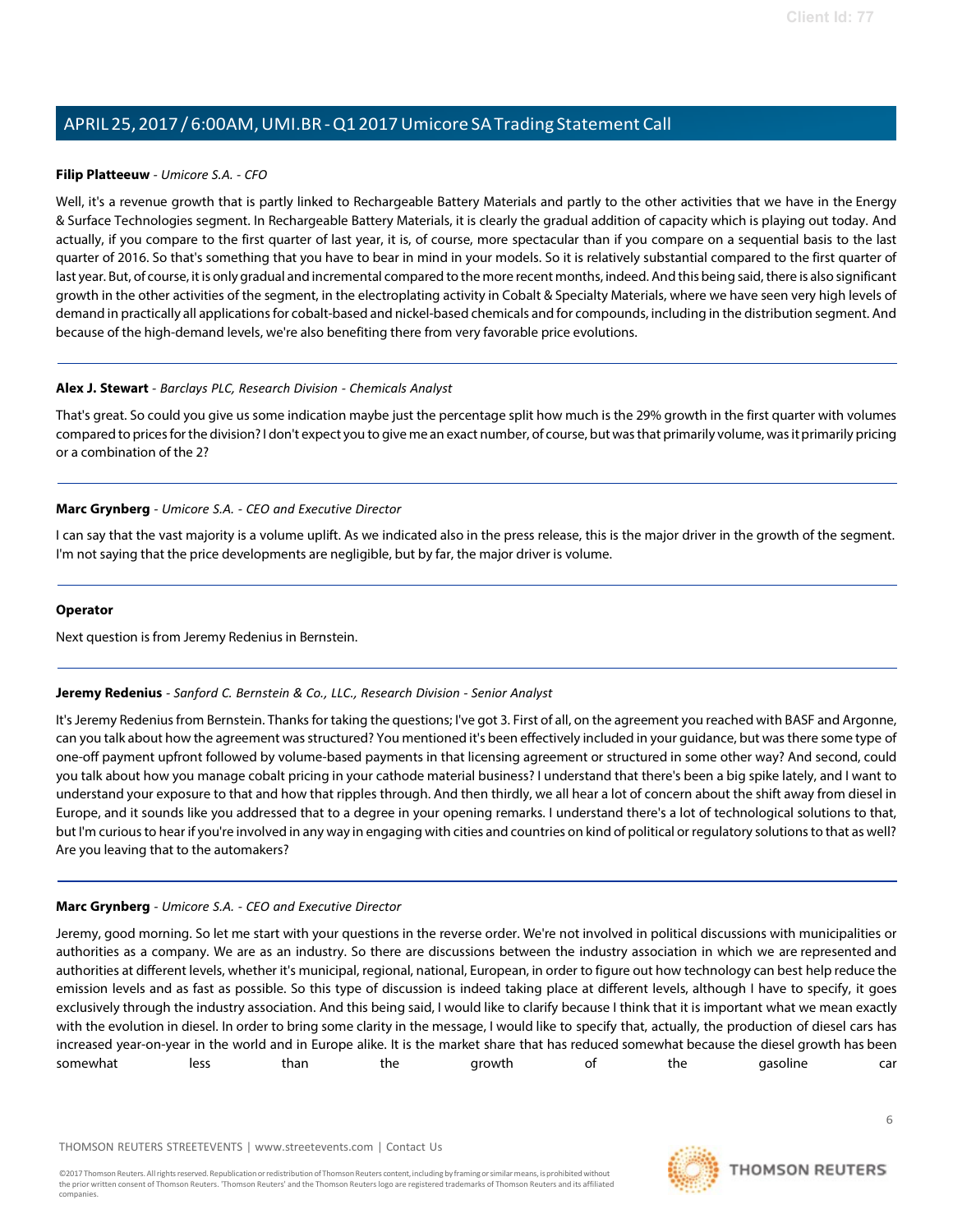production. I read too often reports or articles in the press giving the impression that the decline is a decline not only in market share of diesel car production but also in absolute production numbers, and this is not the case. So diesel car production continues to grow slightly, but it continues to grow. And I've mentioned a few times in the past that I do not expect a brutal change in that evolution because it is difficult to substitute diesel technologies by gasoline, because if you do that, it becomes very difficult, if not impossible, to meet the upcoming CO2 regulations in a number of regions, including Europe. So you need a more sophisticated engine lineup and engine mix in order to meet the upcoming CO2 regulations, and it will take time for diesel to be substituted away. And we see that happening, in the first instance, in the medium term for the very small engines where the future real driving emission requirements will make it rather unaffordable for small diesel engines to be properly treated. But we don't see a massive move away from diesel. So to be clear, diesel production continues to increase, and the mix is somewhat less favorable because gasoline growsfaster, but it'sstill a positive evolution. Then let me move to yoursecond question about cobalt price in cathode materials. It is a pass-through, and like for other metals that are contained in that type of products or in other Umicore products, the end customer is actually assuming the metal price fluctuation risk, and so this is the case also in battery material. And the first question about the agreement with the BASF and ANL, I cannot disclose more details then were disclosed in the press release this morning. And so accept that I'm happy that this is resolved now that we have the license to operate in the U.S. and that the financial impact of that resolution is reflected in our earnings guidance for this year.

#### **Jeremy Redenius** *- Sanford C. Bernstein & Co., LLC., Research Division - Senior Analyst*

And can I just follow up on the point you made about diesel? I take your points about it's a smaller engine issue, and I take your points about the technology solutions as well and the CO2 constraints. However, how do you respond to the issue that, ultimately, it's a choice that consumers can make whether or not to buy a diesel-powered vehicle? Because, ultimately, if they're facing regulatory uncertainty in their purchase of that vehicle, how do you basically manage that risk?

### **Marc Grynberg** *- Umicore S.A. - CEO and Executive Director*

Jeremy, I'm looking at the facts, and the facts are today that consumers continue to buy diesel vehicles regardless of the uncertainty that you refer to. And because, from a total cost of ownership, it is an excellent equation still, especially for the larger engine sizes and actually, from a CO2 point of view, it remains the best offering especially for highway driving. So I'm just looking at the facts, and the facts are contradicting a lot of what is being written or perceived about diesel decline or the fact that consumers are actually moving away from diesel engines. This is not the reality. I'm not saying that diesel is going to be there for the next 100 years. I'm just saying that if there is a move, it's going to be very gradual and will likely start with the other small engines.

#### <span id="page-6-0"></span>**Operator**

The next question comes from Mutlu Gundogan in ABN AMRO.

#### **Mutlu Gundogan** *- ABN AMRO Bank N.V., Research Division - Analyst*

Also, 3 questions. The firstis on the energy segment. You mentioned you have no spare capacity, and also, we're seeing these high levels of volume growth. So my question is do you think that the tripling of capacity is enough? Or are you already contemplating a further expansion? The second question is on -- also on the energy segment. Can you tell us what the increase in capacity will be once you have upgraded the cobalt refining and recycling plant? And then thirdly, on Recycling, yes, I found volume growth, obviously, disappointing at 0%. Can you tell us why that was and whether you still believe you can get to double-digit volume growth this year?

### **Marc Grynberg** *- Umicore S.A. - CEO and Executive Director*

Good morning, Mutlu, and let me start with the last question. Actually, when we started the plant after a maintenance shutdown, it's not binary. It's not that you switch the plant on and off and when you switch it on, it's not starting from the first second at full production

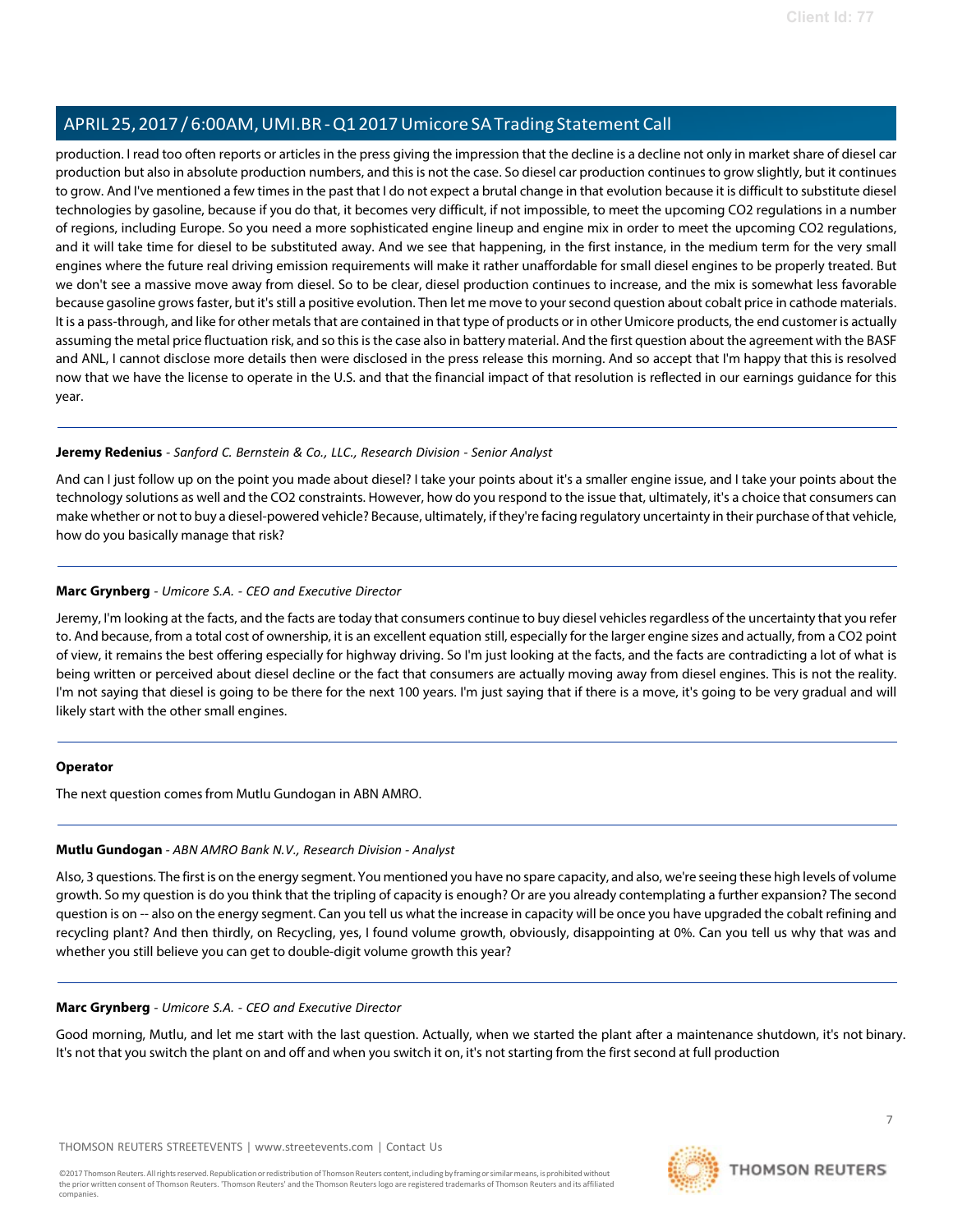capacity. So there is a ramp-up schedule. It's a gradual process. This ramp-up curve means that it's normal that if you look at the quarter-onquarter comparison, that you have stable volume. And at this stage, I can repeat and confirm that the processed volumes for the full year will definitely exceed those of last year. So I'm confident that the messages we have previously given are confirmed. And coming to the questions about E&ST, is tripling the capacity enough; in the medium to long term, no, it's not enough. As you will recall from previous discussions, this is a short-term program to add capacity, as much capacity as fast as we can between now and 2018. So this is fairly short term with some of the lines coming on stream the second part of the year and others in the course of next year. Is that enough for the medium and long term? No. And we are constantly working on projects and preparing for following phases of expansion because, with our positioning in the sector, the awards we have, the orders we have and the way the market is developing, there is further growth ahead of us. And then you had a question about the increased cobalt recycling capacity. I'm not sure whether you want to establish a link with the cathode materials business or not. There isn't so much of a link because the increase in cobalt refining and recycling capacity is going to be relatively moderate compared to anything we do in cathode materials.

#### **Mutlu Gundogan** *- ABN AMRO Bank N.V., Research Division - Analyst*

Yes, yes. No, just wondering how much the capacity increase will be if you compare to the base here?

#### **Marc Grynberg** *- Umicore S.A. - CEO and Executive Director*

We're not going into that level of detail, and I can say today that it's not huge. It's not negligible, but it's not huge. And the cobalt recycling market is not very big yet anyways.

#### **Operator**

<span id="page-7-0"></span>The next question is from Nathalie Debruyne in Petercam.

#### **Nathalie Debruyne**

Actually, the largest part of my questions have already been answered, but maybe an additional one. I'm trying to find out a little bit the financial impact of the resolution that you found on the infringement patent in the U.S. I guess it's material enough for you to mention it. But can we have some more indication on the impact? Will it be positive, negative? Rather direction in H1, H2? So that will be very helpful.

#### **Marc Grynberg** *- Umicore S.A. - CEO and Executive Director*

Yes, good morning, Nathalie. Well, the financial impact is not positive, and I'm not going to quantify it, but let's face it, it's a cost. And what is positive, though, is that we have brought this to a resolution, and that's what the market needs. I mean, the industry, in order to grow, needs a better degree of visibility and certainty about these subjects. So it's to the benefit of our customers that this has been brought to a resolution. So I think it's good for the market, so that's a positive development, and the financial impact is a cost, obviously, for us. And I'm not going to quantify that.

#### **Nathalie Debruyne**

All right. But is it expected to result in future revenue for you or not?

## **Marc Grynberg** *- Umicore S.A. - CEO and Executive Director*

By definition, it cannot.

THOMSON REUTERS STREETEVENTS | [www.streetevents.com](http://www.streetevents.com/) | [Contact](http://www010.streetevents.com/contact.asp) Us

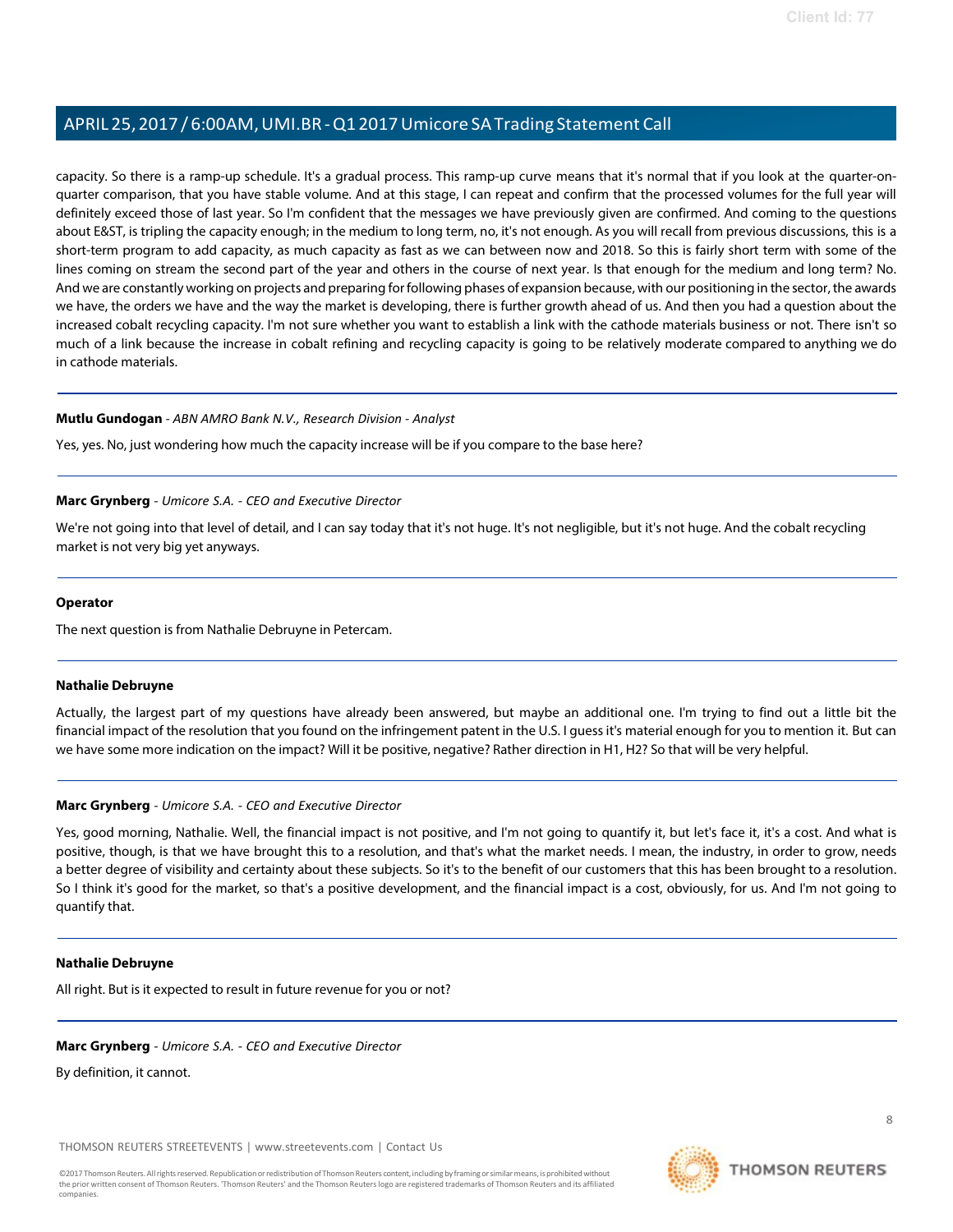#### **Operator**

Next question is from Geoff Haire in UBS.

#### <span id="page-8-0"></span>**Geoffrey Robert Haire** *- UBS Investment Bank, Research Division - MD and Equity Research Analyst*

Just wanted to ask a couple of questions on the Recycling business. First of all, you've got 4% growth in the first quarter. Could you talk a little bit about how big the impact of metal pricing declines were and also, how much of the new capacity do you expect to bring on this year? That would be helpful if we could just get some sort of sense of how much of that capacity in your schedule you have being brought on. And also, the comment Filip made about low demand for specialty metals. Are you currently still having to stockpile specialty metals, which may increase working capital as we go through this year if demand doesn't pick up?

#### **Marc Grynberg** *- Umicore S.A. - CEO and Executive Director*

Good morning, Geoff. So the answer to the second question is no, not in a material way. It's not impacting working capital in any material manner, whether at times though we have to increase the stock of these secondary metals, yes that can happen indeed. It's not like you can sell these metals every day in regular and in equal quantities. So you don't have a lot of outlets for these metals, and the sales are not distributed evenly acrossthe years or acrossthe months during the year. But this being said, again, the impact on working capital is very limited. If we move to the first part of your question regarding the revenue growth in the first quarter of 4%, that's partly aided by better metal prices, precious metals prices compared to the first quarter of 2016. And I can only repeat that for the full year, we will process more volumes than in 2016. But I'm not going to quantify that. I've not quantified it in the past and will not depart from that position.

#### **Geoffrey Robert Haire** *- UBS Investment Bank, Research Division - MD and Equity Research Analyst*

Can I ask why you can't quantify it in terms of giving us some sense of understanding of how big the volume increase could be?

**Marc Grynberg** *- Umicore S.A. - CEO and Executive Director*

Because we're not going into that level of details for any of our activities.

#### **Operator**

Take your next question from Martin Evans in JP Morgan.



 $\alpha$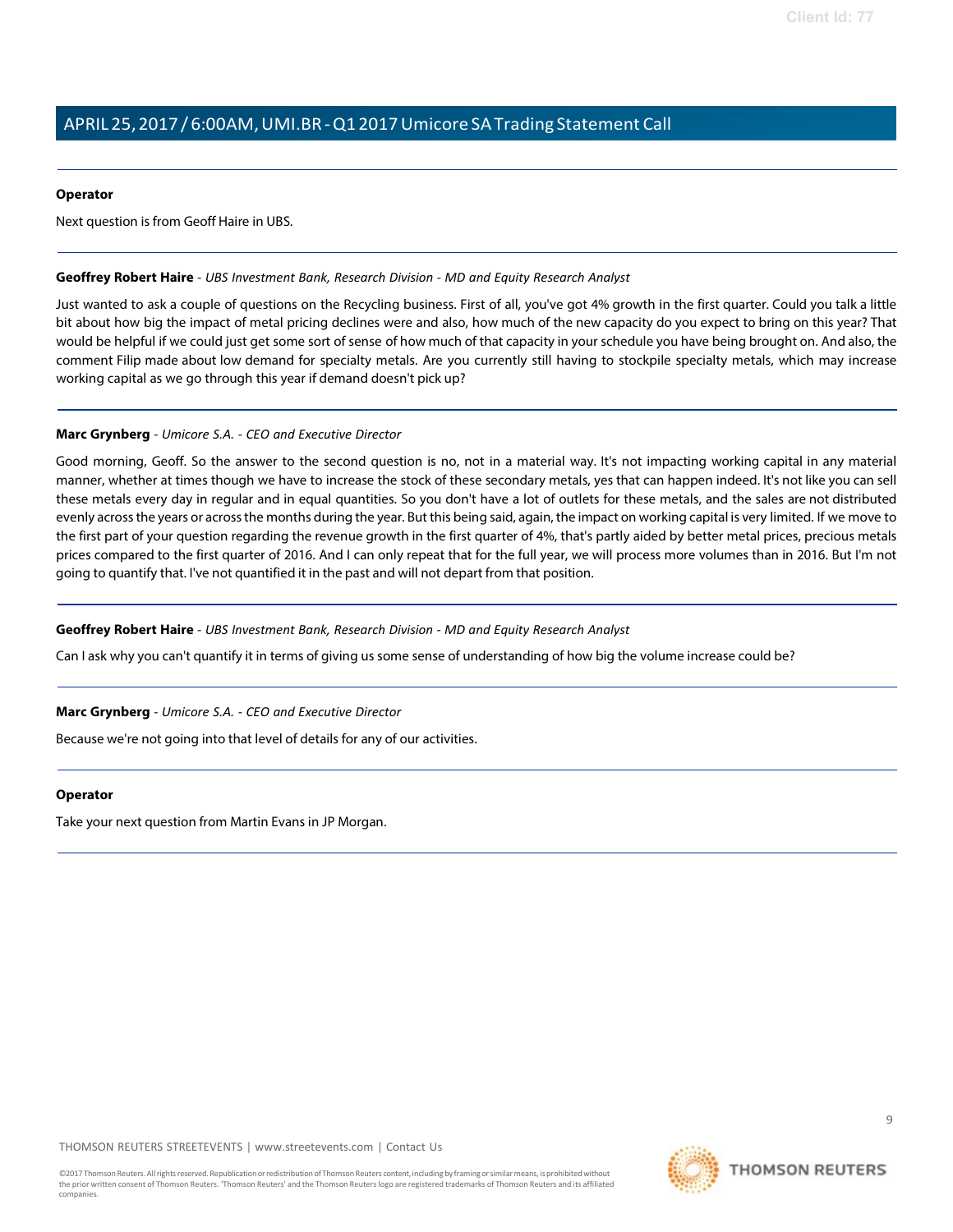#### <span id="page-9-0"></span>**Chetan Udeshi** *- JP Morgan Chase & Co, Research Division - Research Analyst*

Chetan Udeshi on behalf of Martin Evans. So I had a couple of questions. Firstly, around your expectations for full year. You mentioned assuming current market conditions, but can you give us more sense on what you assumed in terms of the overall car volume growth for full year? Do you expect the same level of growth in Q1? Or have you assumed some moderation into next 3 quarters? And second question was I think you made your position very clear on the impact of diesel. You see a more gradual decline. But just to add more perspective on that question, can you give us a sense of what is the relative earnings difference between, say, a diesel catalyst versus a gasoline for you guys and in general, if you don't necessarily want to mention for Umicore specifically, but just in general for the industry.

### **Marc Grynberg** *- Umicore S.A. - CEO and Executive Director*

Good morning. So let me start with the diesel question. We are not disclosing the difference in value, revenue or margin or profitability between the different types of catalysts. And it is a fact that a diesel car generates more revenue potential and earnings potential than a gasoline car. And it is also expected that the gap between the 2 will narrow down somewhat as fuel-efficient gasoline cars in the future will also have to be equipped with a particular filter which will add revenue and margin potential for a gasoline cars. So if the mix includes less diesel cars, yes, it is somewhat less favorable. Again, I would like to repeat that for Umicore, in the medium and long term, the evolution is extremely beneficial because, to a large extent, you will see an increase of electrified vehicles in the model lineups in order to meet the tightening CO2 regulations. And that is very beneficial in terms of revenue and potential and bottom line. So I'm not at all concerned, as I've explained in the past, by the evolution. We have prepared for this type of evolution for a while by investing significantly in electrified drivetrain-related technologies. So we're not concerned about the evolution.

### **Filip Platteeuw** *- Umicore S.A. - CFO*

Good conditions.

## **Marc Grynberg** *- Umicore S.A. - CEO and Executive Director*

Yes, and let me then comment on the outlook and what we mean by a current market condition is relatively clear when it comes to external factors like metal prices, exchange rates, et cetera. There, we are talking about the current conditions basically, give or take a few percentage points. And while for some of the macro factors, we are not extrapolating the very strong car production levels of the first quarter for the full year. If you look at industry projections and industry experts, they expect that the car production will grow for the full year but not at the same pace as was the case in the first quarter, which was extremely strong. There is already some degree of stabilization or slowdown in the U.S. where inventory levels have risen. So you should not extrapolate the Q1 figures.

## **Chetan Udeshi** *- JP Morgan Chase & Co, Research Division - Research Analyst*

Those are very helpful comments. Can I add one question around Recycling business? It's always very difficult to understand the impact of metal pricing movements on Recycling revenue growth. So can you add any more color which will help us sort of model that impact from metal price variability, both upside and downside, on how we should think about the impact of metal price variability, not necessarily the volume growth coming from your expansion?

#### **Marc Grynberg** *- Umicore S.A. - CEO and Executive Director*

No, I'm afraid I'm not going to be extremely helpful there because this is something we're not disclosing, and the reason for that is that it's commercially sensitive information because the sensitivity is a direct result of our pricing structure, which is a factor of the metal yield and so, unfortunately, we cannot disclose that.



 $1<sub>0</sub>$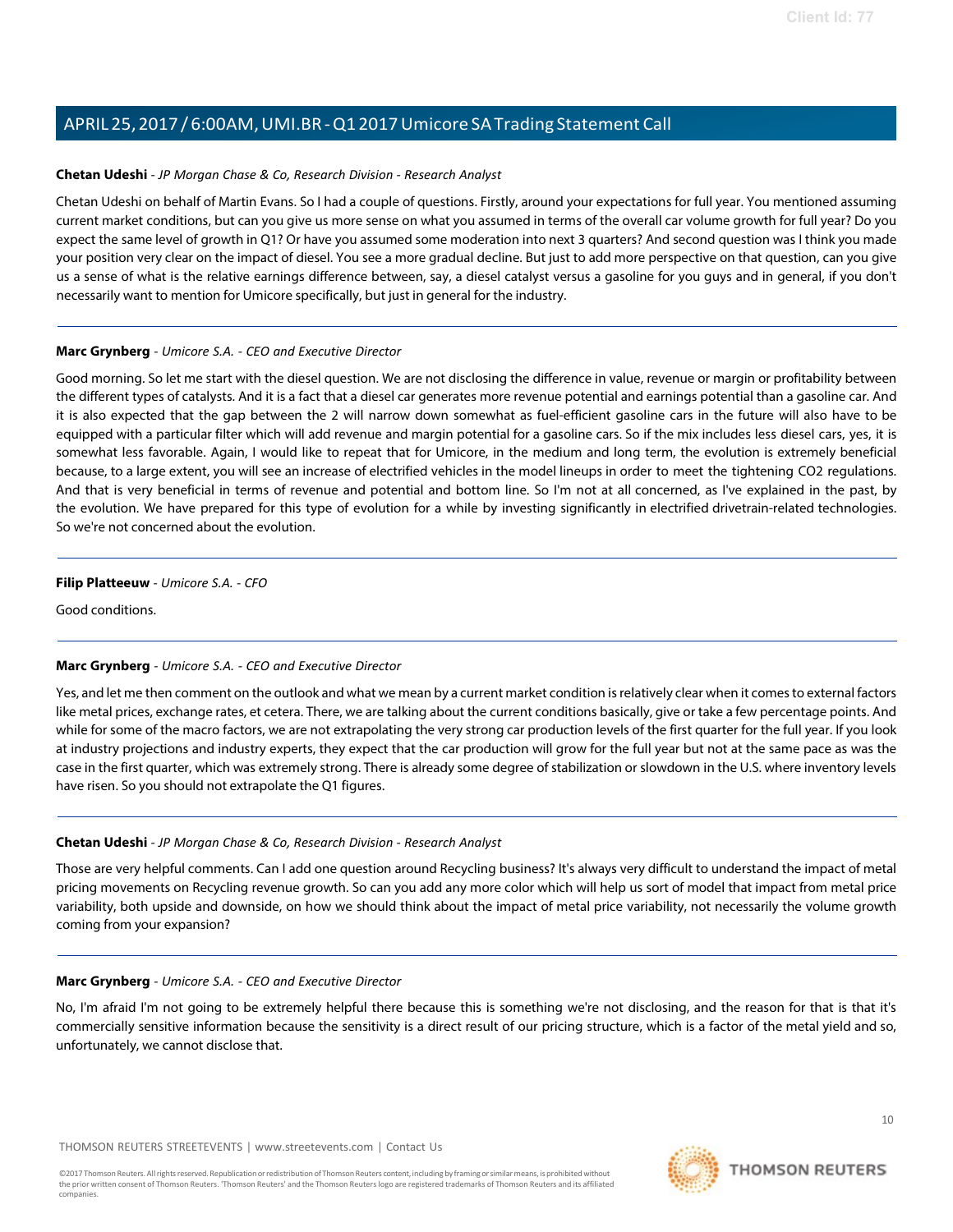#### **Operator**

Next question comes from Sebastian Bray in Berenberg.

#### <span id="page-10-0"></span>**Sebastian Christian August Bray** *- Berenberg, Research Division - Analyst*

I would have 3, please, each on your different segments. So the first one would be on the volume growth to be expected in Recycling. I appreciate you won't guide to potential volume growth in 2017, but could you perhaps guide on the extent of a ramp-up? Asin if it'slinearthrough the coming quarters? Or is it H2-weighted? Secondly, on the settlement that you have reached with BASF, just to clarify, what exactly do you mean when you said this cannot be positive by definition in revenue terms? Are you now allowed to export NMC to the U.S. market under the terms of this definition? And finally, on your Auto Catalysts division, the spread between the underlying auto production and your revenue growth of 9% was, I think, about 5%. Could we expect this to remain roughly similar over the course of the year, as in even if auto production comes off, you continue to outperform the underlying market by about 5%? Or would you expect that to contract? So these are sort of a question about what is driving this. Is it mainly China growth for front-running of emissions regulations in Europe?

#### **Marc Grynberg** *- Umicore S.A. - CEO and Executive Director*

Good morning, Sebastian. So let me start with the ramp-up curve in Hoboken. It is not going to be linear. And actually, what I mentioned previously that it would be back-end loaded with way more volume increases coming in 2018. It's going to be somewhat back-end loaded this year if you look at it from a half year-to-half year perspective. However, please bear in mind that we will have a maintenance shutdown in the second part of this year. We will have none in the first part of this year. So we have a gradual startup in the first quarter, and we'll have a more stable performance and growth occur in the second quarter, then we'll have maintenance shutdown in the second part of the year. So it's somewhat difficult to give you a good picture of what the curve will look like. And I can only say that volumes will be higher for the full year and will continue to increase as we go into 2018. Then talking about the agreement with BASF and ANL, yes, I should explain what I meant by it cannot be positive, sorry. It's a cost by definition. We now have a license to export to the U.S. This comes at a cost, so the agreement implies a cost of Umicore, and that's what I meant by a cost cannot be a positive. There is nothing else to be read between the lines there. And your last question about the market outperformance in catalyst, I would not extrapolate from quarterly figures. I never do that. Quarterly performance is not always a sound basis for extrapolation because you have model shifts, you have platform shifts, and you have some that are selling better than others, et cetera. Overall, I would say that market positions tend to be relatively stable in that industry and that the industry is growing relatively faster than the market given the evolution in emission norms. However, we expect that this year, the growth will be somewhat less pronounced than in 2016 and '15 because of the absence of a major legislative steps in the major regions taking place this year. And as I mentioned earlier, the other reason why we don't extrapolate from the first quarter is because the market is off to a very strong start. And market analysts and observers do not expect the full year to be of the same magnitude.

#### <span id="page-10-1"></span>**Operator**

Next question from Georgina Iwamoto in Bank of America.

## **Stephanie Bothwell** *- BofA Merrill Lynch, Research Division - VP*

It's actually Steph Bothwell calling in from Bank of America. I just had a couple of follow-up questions. Firstly, on the guidance. So you said that your guidance assumes prevailing market conditions. I just wanted to check on the metal pricing side. Does that assume that current spot cobalt prices hold for the rest of the year? And the second question on the guidance is regards to vehicle production. So you said that you assume a sequential decline in global vehicle production into H2. What do you assume in terms of your assumption for diesel market share for Europe going into the second half? Does that also assume that it gradually declines? Doesit go through the remainder of the year? The second question was on Catalysis following on from the earlier question. The plus 9% revenue growth that you had in the first quarter, it seems as though some of that may well be attributed to the Precious Metals Chemistry business. You flag in the release higher volumes. I wonder if perhaps you'd give us a little bit

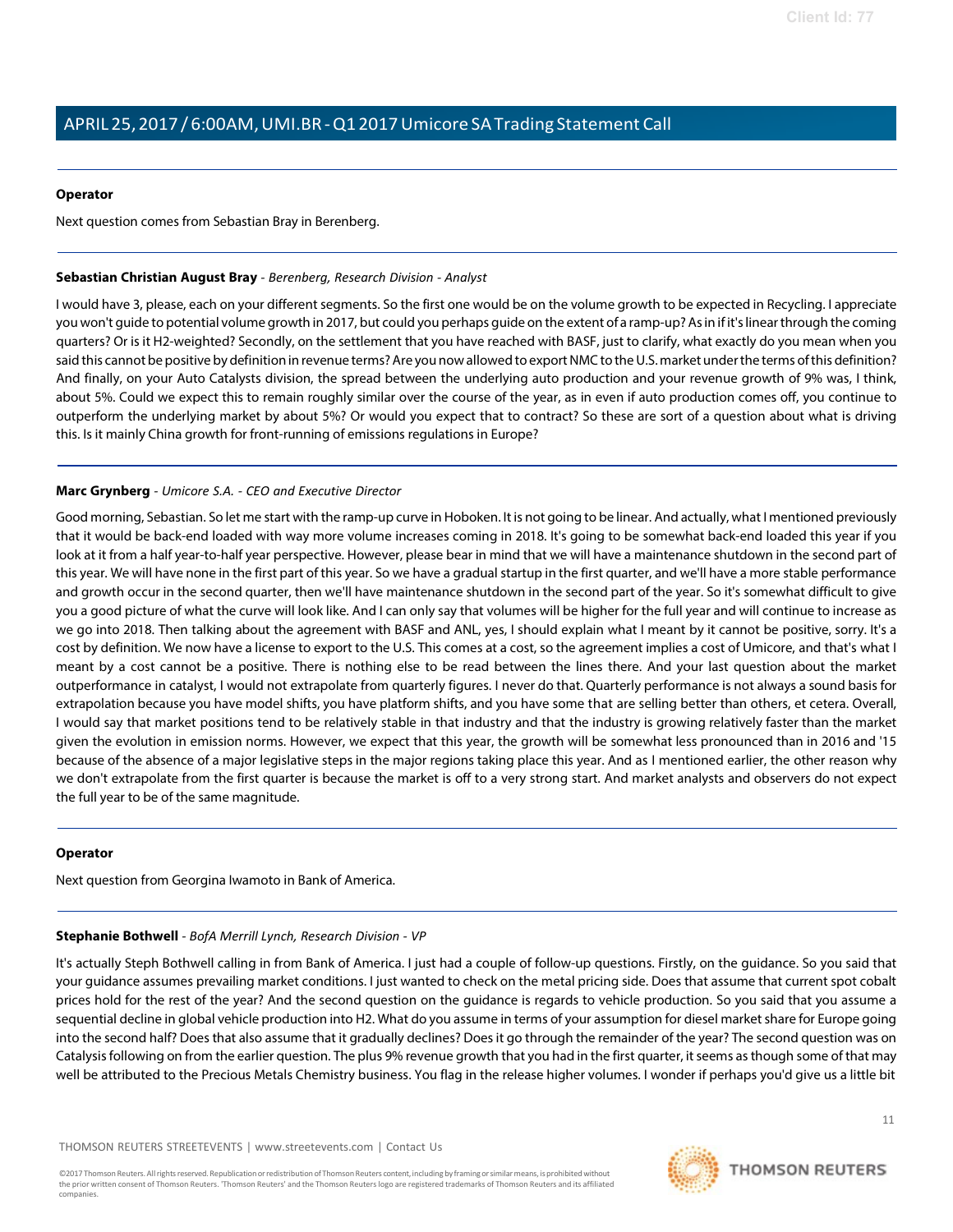more colorin terms ofthe volume trendsin that business. And the final question, again, on Catalysisin regardsto the European heavy-duty markets. I was hoping you could perhaps provide us with some color in terms of the current trends developments that you're seeing on the European truck size. Looks like Volvo had some pretty solid results this morning out of Europe. So I just wanted to get your take in terms of where you see the market progressing for the rest of the year.

#### **Marc Grynberg** *- Umicore S.A. - CEO and Executive Director*

Good morning. Let me start with the question on heavy duty, and it is, indeed, fair to say that the level of demand for heavy duty in Europe has been very, very solid in the first part of the year. So what you have read about some of the truck or engine manufacturers is something that is also visible in our sales to the sector. Yes, it's been very, very solid demand, and it's difficult to say what it will be exactly for the full year. But for the time being, the signs are rather positive. In Catalysis, the contribution of Precious Metals Chemistry to the growth is not negligible. But given the relative sizes of the 2 businesses, it is Automotive Catalysts that has driven the growth of the segment; it's not PMC. With all due respect for the new projects that are being successfully launched by that unit, it remains relatively small in the overallscheme of things. And then talking about market conditions. Yes, I can only confirm that our guidance assumes stable metal prices compared to what we see today, give or take a few percentage points.

#### **Stephanie Bothwell** *- BofA Merrill Lynch, Research Division - VP*

And just in terms of the guidance on the diesel market share. Do you assume a gradual decline into the second half of the year as well? Or is that broadly flat versus what you saw in the first quarter?

### **Marc Grynberg** *- Umicore S.A. - CEO and Executive Director*

I'm not making projections for Umicore based on market shares because actually, what matters to us are absolute volumes. And again, as I mentioned earlier, the volumes are not declining.

#### **Stephanie Bothwell** *- BofA Merrill Lynch, Research Division - VP*

Sure,butfrom amixperspective, obviously, you flag in the release thatthe mix hasshiftedmore towards gasoline, which from a value contribution would be less favorable, I suppose, for Umicore even if volumes were going up. So...

#### **Marc Grynberg** *- Umicore S.A. - CEO and Executive Director*

The mix is fully reflected in the earnings guidance, of course.

#### **Operator**

Next question from Nathalie Debruyne in Petercam.

#### **Nathalie Debruyne**

Just a follow-up question actually on Energy & Surface Technologies. You used to guide for margin expansion in battery materials driven by the scale effect primarily. But I was also wondering this year what would be the effect of Cobalt & Specialty Materials in terms of margin because I remember that last year, there was the cost of the negative market conditions in cobalt primarily. But what kind of margin expansion can we expect that would be driven by that business? And what is the parts that we could already expect to see this year coming from the scale expansion?

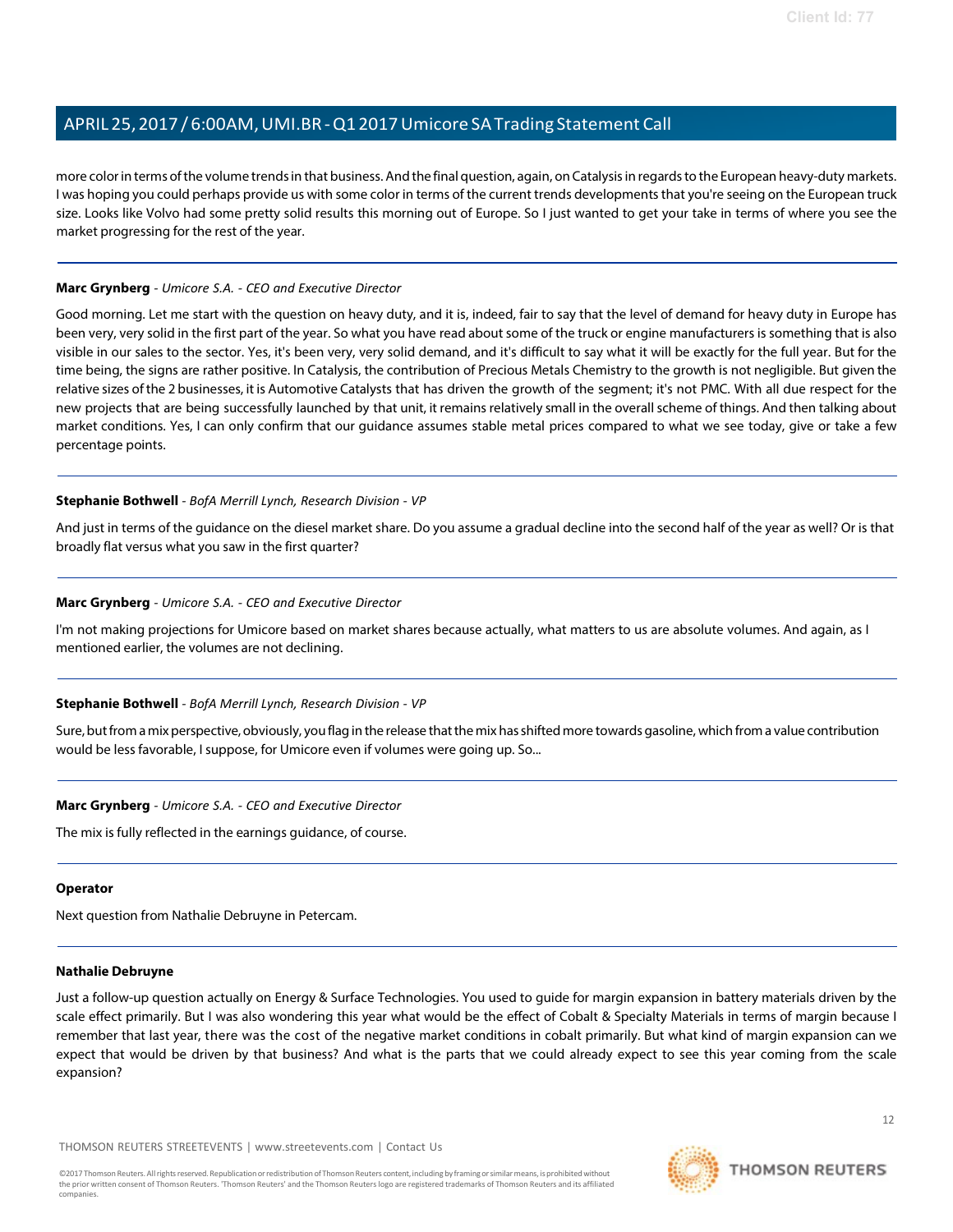#### **Marc Grynberg** *- Umicore S.A. - CEO and Executive Director*

Yes, Nathalie, both effects are going to be visible this year. The margin uplift coming from the additional scale effects, although not to the full extent because, as I mentioned earlier, the bulk of the additional capacity will come on stream towards 2018. So this is one element. And secondly, yes, we are benefiting from cobalt refining and recycling activitiesfrom higher cobalt prices. Last year, we indicated that the depressed cobalt and nickel prices had a negative impact on the margins. And this is somewhat reversed, at least, for the cobalt price, which is a positive development year-on-year, while nickel remains at the low levels that we have seen for the past couple of years.

#### **Nathalie Debruyne**

Okay, so that means that all in all, we can expect at least margin expansion this year. But just another question that I had because we read more and more that EV producers and battery producers are looking for higher nickel content in the cathode material. Do you already see that effect coming on stream or not? And what would be the impact for you on the margin level? Does that make a difference, actually?

### **Marc Grynberg** *- Umicore S.A. - CEO and Executive Director*

No, actually, as I mentioned earlier, the metal content is a pass-through. We're selling technologies and functionalities, and actually, the metal content is not a factor to our margins in Rechargeable Battery Materials. That is not the case. In the long run, there will be a trend to higher nickel compositions. But it takes time because as I mentioned on previous occasions, the lifetime of the qualified technologies on existing platforms and future platforms is very long. So it takes time for these developments to filter through. And there will be a trend over the long run to move to a higher nickel composition. This being said, even if you move to a higher nickel, the volumes of batteries that could be produced and the volumes of materials that will be required even with the higher nickel compositions will mean certain growth in cobalt demand.

#### **Operator**

I would now like to hand the call back to the speakers today for any additional or closing remarks.

## **Marc Grynberg** *- Umicore S.A. - CEO and Executive Director*

Okay, so thank you, and I would like again to repeat maybe the key messages of today. Umicore is off to a very strong fast start in the first quarter with significant revenue growth of 13% year-on-year, revenue growth in all segments: Recycling, Catalysis and Energy & Surface Technologies. The most pronounced uplift is in Energy & Surface Technologies with outstanding performance in Rechargeable Battery Materials and in Cobalt & Specialty Materials and a very strong performance in Catalysis where Umicore, once again, outperformed the market.

The other key message of today relating to Energy & Surface Technologies is that we reached the resolution with BASF and ANL of the patent dispute in the U.S. and are now licensed to export materials into that country.

And finally, I would like to repeat that our earnings guidance for the full year implies a recurring EBIT uplift of somewhere between 11% and 20% compared to 2016, which, once again, confirms that we are well on our way to achieve our longer-term Horizon 2020 growth ambition.

And with that, I would like to close the call today, and, of course, invite you to address your follow-on questions, and I'm sure you will have some, to our Investor Relations team who will be more than happy to follow up with you on these exciting subjects. So thank you, and have a good day.